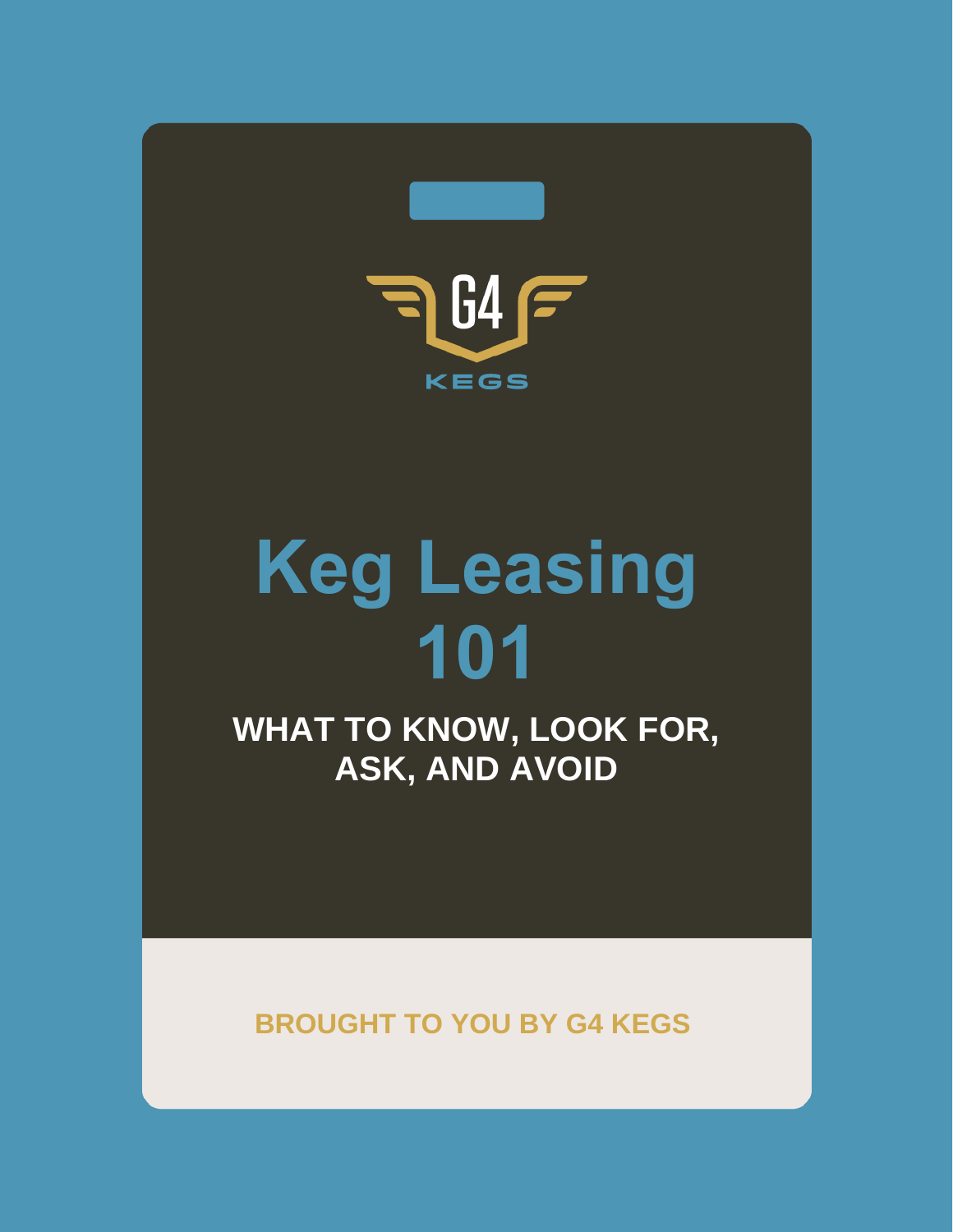## **THE BASICS OF KEG LEASING**

The right kegs in the right quantities are crucial to a craft beverage businesses success. You don't want to skimp on quantity or quality when it comes to kegs. After all, they are holding your most important asset.

But, kegs are a big investment and you may need an alternative to buying outright to get the kegs you need. Keg leasing is a great alternative, but wading through all the options, lingo, and terms can be daunting. That's why G4 Kegs is offering Keg Leasing 101. You'll learn what keg leasing is, if it's right for you, the costs associated with leasing, and what to consider before signing a deal.

Don't know how many kegs you need? [Find out with our free G4 Kegs Guide.](https://g4kegs.com/how-many-kegs-do-i-need/)

## **What is keg leasing?**

Simply, keg leasing is breaking up the total cost of a keg purchase (plus interest) into monthly payments over the course of 24-60 months. Most leasing programs are really lease-to-own programs, where you will own the kegs at the end of the lease terms or have the option to. Your monthly payments are put towards purchasing the kegs.

There's many different kinds of keg programs out there− leasing, rental, pay-per-fill, rent to own. It's easy to get them mixed up and misunderstand exactly what they entail. BEWARE: some of these programs are known to have unfavorable terms and constricting, long-term contracts. In many of these programs you will end up paying for the same keg many times over, without ever getting closer to actually owning it. G4 Kegs always recommends ownership based leasing programs because owning your kegs is a great investment.

## **Why is it beneficial?**

#### **No Skimping Required**

You can afford the quality and quantity of kegs you need without a huge upfront cost. Get a boatload of kegs without a boatload of cash.

#### **Tax Benefits**

You can depreciate the asset (the kegs) just as you would if you had paid cash for them.

#### **Own Your Fleet**

You own the kegs at the end of the lease. Owning kegs is a great investment as they easily pay for themselves and can last 30+ years.



g4kegs.com | 541.508.5218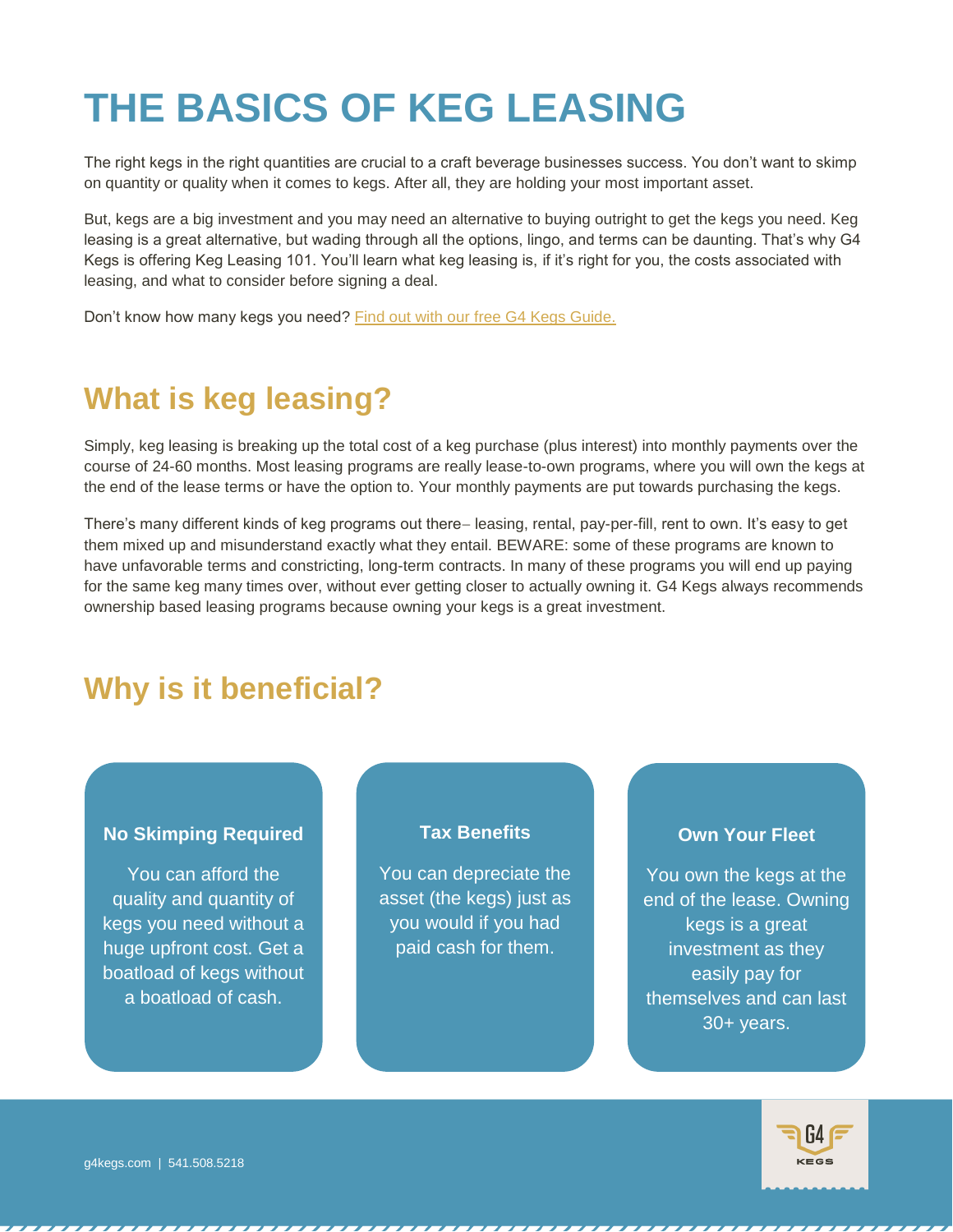## **What does it cost?**

If leasing G4 Kegs, you can expect to pay between **\$2-3.50 per keg, per month**. The total cost to lease will vary depending on:

- **Number and type of kegs in fleet**. ½ BBLs are more expensive than 1/6 BBLs so you will pay more for them per month. You may get a volume discount if leasing a large quantity of kegs. Custom branding (embossing, silk screening, wraps, etc.) are added costs that can be factored into the monthly payment or paid up front, depending on the leasing program. Good leasing programs will embed decoration and shipping costs, interest free, into your monthly payments.
- **Financial History and Business Maturity.** Some leasing companies will hike interest rates for those with poor credit. G4 Keg's leasing partner offers a fixed program, which means your credit *won't* affect your interest rate or monthly payments. However, mature businesses (2+ years old) may be able to receive preferable deals or rates.
- **Lease term options.** Short lease terms mean larger monthly payments. Longer lease terms mean smaller monthly payments, but more money spent on interest.

### **When is it a good option?**

#### **YOU SHOULD LEASE KEGS IF…**

- You need a large number of kegs at once, but don't have the cash to pay for them.
- You have the cash to pay for said large number of kegs, but it would be better spent elsewhere (i.e. operational expenses, emergency fund, ingredients).
- Your business is growing or expanding. Leasing frees up cash needed to grow and maximize cash flow.

#### **YOU SHOULD BUY OUTRIGHT IF…**

- Your need less than \$2,500 worth of kegs. Leasing companies typically won't fund deals this small.
- You have plenty of cash. If you don't need that cash for something else, it's a good idea to use it on kegs.



g4kegs.com | 541.508.5218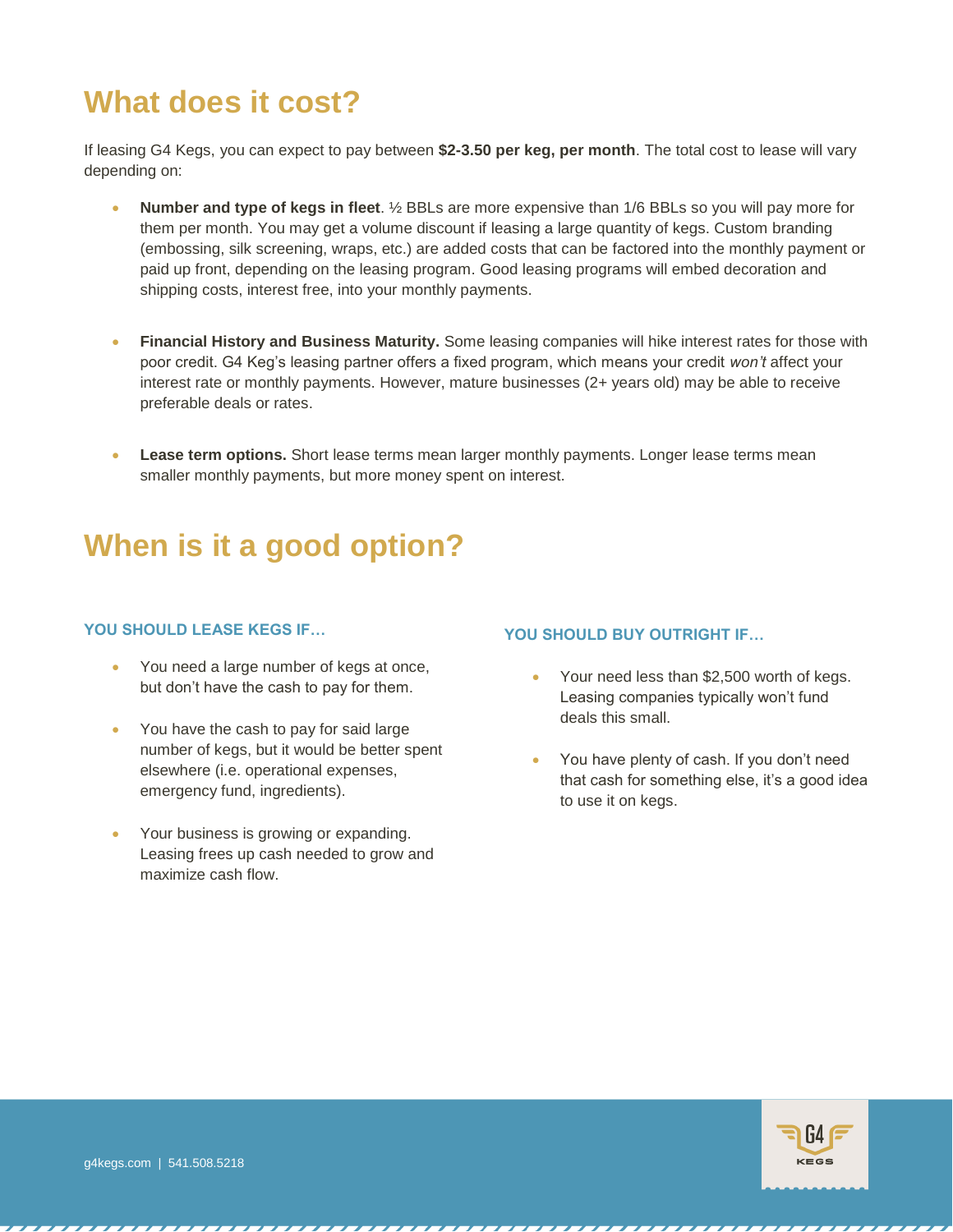## **What should I look for?**

- **The shortest-term lease with a monthly payment you are comfortable with**. Your total out of pocket expense will usually be less with shorter-term leases, so they are the best option if you can afford the higher monthly payment.
- $\vee$  **Payments that go towards ownership.** You want to own the kegs at the end of the lease. Your monthly payments should be going towards ownership of the kegs. Look for a program that has no prepayment penalty and makes it easy to payoff/buyout the kegs before the lease ends.

 $\checkmark$  Kegs that pay for themselves. Your kegs should pay their own way. The revenue generated by the kegs should easily cover your monthly lease payment.

#### **What should I avoid?**

- **Big deposits.** Some leasing companies require money down, especially for startups or those with poor credit, but any deposit or upfront cost should be less than 20%.
- **Bad buyout terms.** Some rental and lease programs require huge balloon payments or fees if you want to buyout the kegs or get out of the contract before the terms are up. Your payments should always count towards owning the kegs and you should never have to pay prepayment penalties. If not, you could end up paying for the same keg a few times over.
- **Long lease and high keg loss rate.** If you have a high keg loss rate and a long lease, you could end up paying for kegs you don't have anymore. 5-7% is a normal keg loss rate. If yours is substantially higher than this, a shorter lease is a better choice.
- **Super high interest rates.** Some leasing companies charge very high interest rates to startups and those with poor credit. Our leasing partner offers a fixed rate program to businesses pretty much anywhere on the credit spectrum.

*There's a lot to consider when determining the right way to build your keg fleet – but keg leasing can be a great option to get the kegs you need without compromising cash flow.*

#### **CONGRATULATIONS! YOU PASSED KEG LEASING 101**

These are the basics of keg leasing, but every business is unique. Get in touch with us at [hello@g4kegs.com](mailto:hello@g4kegs.com) to find out what you qualify for and get a free leasing quote. Already in a bad leasing contract? We can help you get out and into something better.